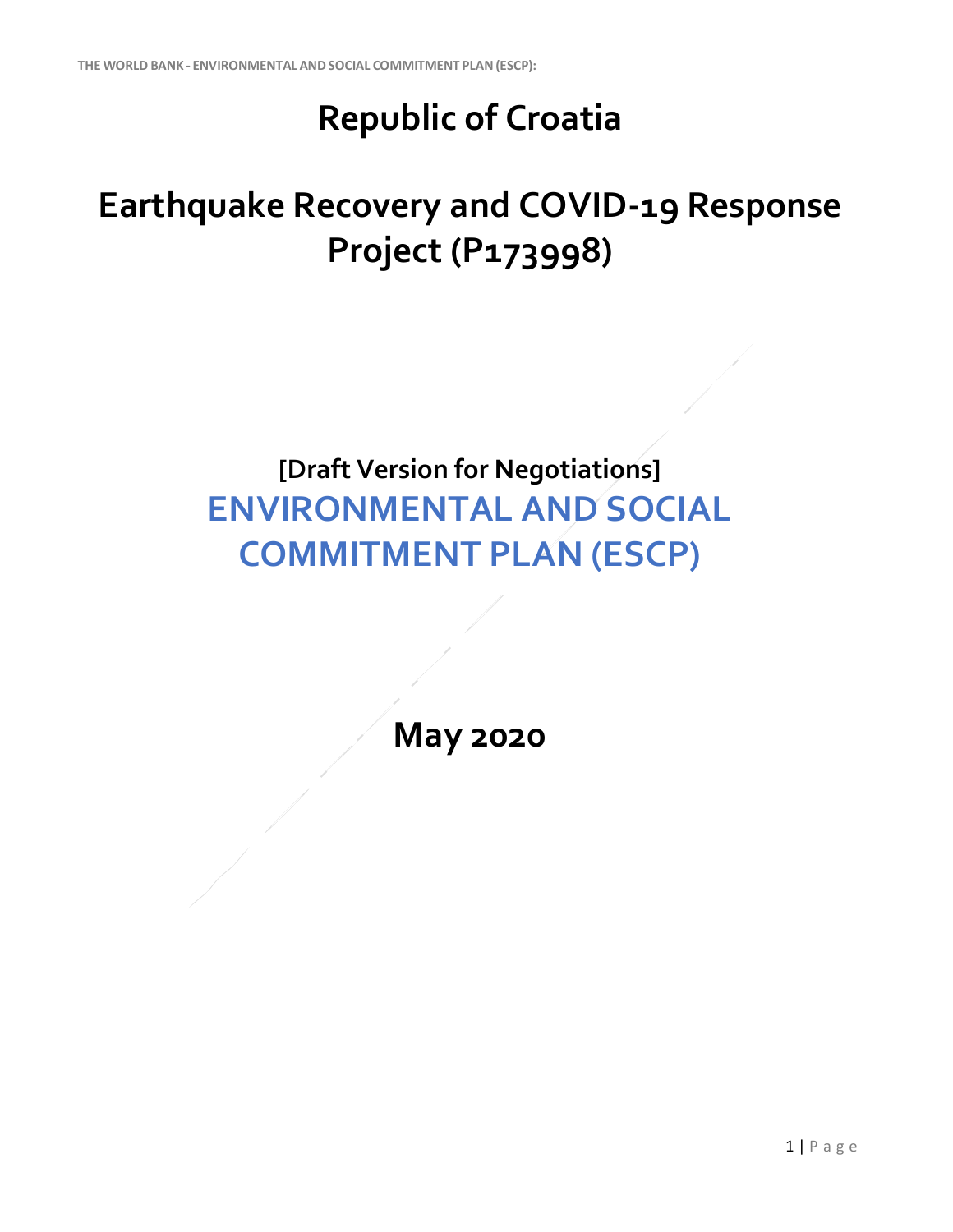## **ENVIRONMENTAL AND SOCIAL COMMITMENT PLAN**

- 1. The Republic of Croatia (hereinafter the **Borrower**) through the Ministry of Construction and Physical Planning (MoCPP) and the Ministry of Health (MoH) will implement the **Croatia Earthquake Recovery and COVID-19 Response Project** (the **Project**). The International Bank for Reconstruction and Development (hereinafter the **Bank**) has agreed to provide financing for the Project.
- 2. **The Borrower will implement material measures and actions so that the Project is implemented in accordance** with the Environmental and Social Standards (**ESSs**). This Environmental and Social Commitment Plan (**ESCP**) sets out material measures and actions, any specific documents or plans, as well as the timing for each of these.
- 3. The Borrower is responsible for compliance with all requirements of the ESCP even when implementation of specific measures and actions is conducted by the Ministry, agency or unit referenced in 1. above.
- 4. Implementation of the material measures and actions set out in this ESCP will be monitored and reported to the Bank by the Borrower as required by the ESCP and the conditions of the legal agreement, and the Bank will monitor and assess progress and completion of the material measures and actions throughout implementation of the Project.
- 5. As agreed by the Bank and the Borrower, this ESCP may be revised from time to time during Project implementation, to reflect adaptive management of Project changes and unforeseen circumstances or in response to assessment of Project performance conducted under the ESCP itself. In such circumstances, the Borrower with the involvement of MoCPP and MoH will agree to the changes with the Bank and will update the ESCP to reflect such changes. Agreement on changes to the ESCP will be documented through the exchange of letters signed between the Bank and the Borrower. The Borrower will promptly disclose the updated ESCP.
- 6. Where Project changes, unforeseen circumstances, or Project performance result in changes to the risks and impacts during Project implementation, the Borrower shall provide additional funds, if needed, to implement actions and measures to address such risks and impacts.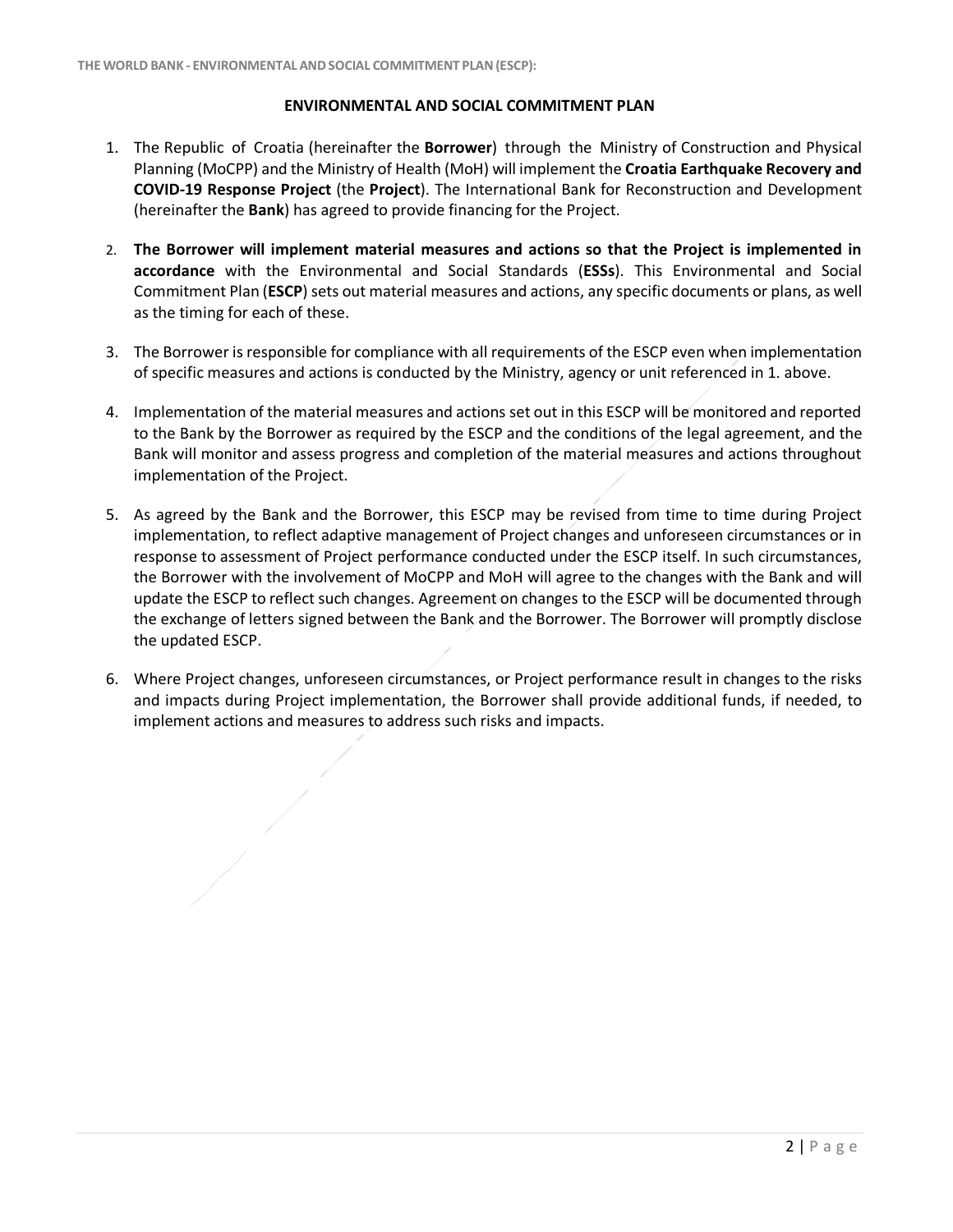|     | <b>MATERIAL MEASURES AND ACTIONS</b>                                                                                                                                                                                                                                                                                                                                                                                                                                                                                                                                                                                                                          | <b>TIMEFRAME</b>                                                                                                                                                                                                                                                     | <b>RESPONSIBILE ENTITY/AUTHORITY</b>                                                                                                                                                             |
|-----|---------------------------------------------------------------------------------------------------------------------------------------------------------------------------------------------------------------------------------------------------------------------------------------------------------------------------------------------------------------------------------------------------------------------------------------------------------------------------------------------------------------------------------------------------------------------------------------------------------------------------------------------------------------|----------------------------------------------------------------------------------------------------------------------------------------------------------------------------------------------------------------------------------------------------------------------|--------------------------------------------------------------------------------------------------------------------------------------------------------------------------------------------------|
|     | <b>MONITORING AND REPORTING</b>                                                                                                                                                                                                                                                                                                                                                                                                                                                                                                                                                                                                                               |                                                                                                                                                                                                                                                                      |                                                                                                                                                                                                  |
| A   | <b>REGULAR REPORTING</b><br>Prepare and submit to the Bank regular monitoring reports on the<br>environmental, social, health and safety (ESHS) performance of the<br>Project, including but not limited to, implementation of the ESCP status<br>of preparation and implementation of E&S documents required under<br>the ESCP, stakeholder engagement activities, functioning of the<br>grievance mechanism(s).                                                                                                                                                                                                                                             | Quarterly throughout Project<br>implementation.                                                                                                                                                                                                                      | MoCPP Project Implementation Unit<br>(PIU) will be responsible for reporting<br>to the Bank (MoH PIU to provide their<br>input to MoCPP PIU for Component 2).<br>Funding from the Project budget |
| B   | <b>INCIDENTS AND ACCIDENTS NOTIFICATION</b><br>Prepare and implement an incident reporting procedure, indicating<br>details of the incident, institutional responsibilities, immediate<br>measures to address the reported incident and information<br>requirements to be provided by the contractor or supervision engineer<br>as appropriate.<br>Promptly notify the Bank within 48 hours of any incident or accident<br>related to the Project which has, or is likely to have, a significant<br>adverse effect on the environment, the affected communities, the<br>public or workers including health and safety serious injuries and road<br>accidents. | The incident reporting procedure prepared<br>prior to loan effectiveness<br>and<br>Maintained throughout Project<br>implementation.<br>Notify the Bank within 48 hours after<br>learning of the incident or accident.                                                | Project Implementation Units/PIUs<br>(MoCPP and MoH)<br>Funding from the Project budget.                                                                                                         |
| C   | <b>CONTRACTORS MONTHLY REPORTS</b><br>Require all contractors to provide monthly monitoring reports to the<br>Project Implementing Unit (MoCPP). Such reports should be submitted<br>to the Bank by the PIU upon request for Component 1 activities with<br>potentially substantial environmental and social risks.                                                                                                                                                                                                                                                                                                                                           | Providing monthly ESMPs implementation<br>and OHS issues reports.                                                                                                                                                                                                    | MoCPP - PIU                                                                                                                                                                                      |
|     | ESS 1: ASSESSMENT AND MANAGEMENT OF ENVIRONMENTAL AND SOCIAL RISKS AND IMPACTS                                                                                                                                                                                                                                                                                                                                                                                                                                                                                                                                                                                |                                                                                                                                                                                                                                                                      |                                                                                                                                                                                                  |
| 1.1 | <b>ORGANIZATIONAL STRUCTURE</b><br>MoCPP will establish and maintain organizational structures within main<br>PIU and MoH will establish and maintain organizational structures of the<br>second PIU with qualified staff and resources to support the<br>management of environmental, social, health & safety (ESHS) risks and<br>impacts of the Project including-a minimum of one environment and<br>one social risk management specialists, and one communications and<br>community outreach specialist.                                                                                                                                                  | The PIUs Environmental, Social and<br>Communication/CO specialists shall be<br>appointed no later than 30 days after the<br>Project Effectiveness Date.<br>Main PIU with qualified staff and resources<br>should be maintained throughout Project<br>implementation. | MoCPP for activities under Components 1<br>MoH for activities under Component 2<br>Funding from Project budget.                                                                                  |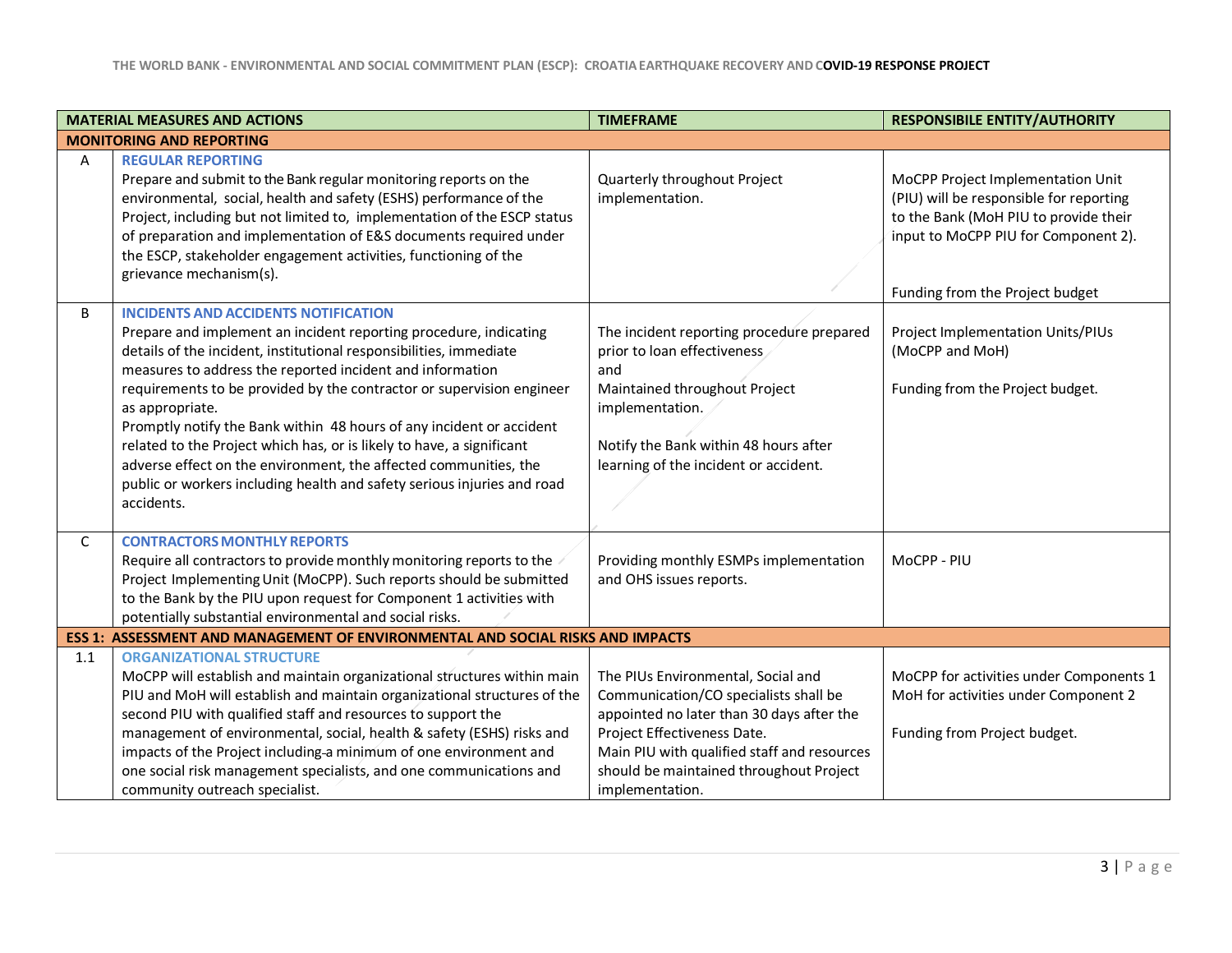| <b>MATERIAL MEASURES AND ACTIONS</b>                                                                                                                                                                                                                                                                                                                                                                                                                                                                                                                                                                                                                                                                                                                                                                                                                                                                                                                                                                                                                                                                                                                                                                                                                                                                                                                                                                                                                                                                                                                                                                                                                                                                                                                                                                                                                                                                                                                                                                                                                                                                                                                               | <b>TIMEFRAME</b>                                                                                                                                                                                                                                                                                                                                                                                                                                                                                                                                                                                                                                                                                                                                                                                                                                                                                                                                                    | <b>RESPONSIBILE ENTITY/AUTHORITY</b>                                               |
|--------------------------------------------------------------------------------------------------------------------------------------------------------------------------------------------------------------------------------------------------------------------------------------------------------------------------------------------------------------------------------------------------------------------------------------------------------------------------------------------------------------------------------------------------------------------------------------------------------------------------------------------------------------------------------------------------------------------------------------------------------------------------------------------------------------------------------------------------------------------------------------------------------------------------------------------------------------------------------------------------------------------------------------------------------------------------------------------------------------------------------------------------------------------------------------------------------------------------------------------------------------------------------------------------------------------------------------------------------------------------------------------------------------------------------------------------------------------------------------------------------------------------------------------------------------------------------------------------------------------------------------------------------------------------------------------------------------------------------------------------------------------------------------------------------------------------------------------------------------------------------------------------------------------------------------------------------------------------------------------------------------------------------------------------------------------------------------------------------------------------------------------------------------------|---------------------------------------------------------------------------------------------------------------------------------------------------------------------------------------------------------------------------------------------------------------------------------------------------------------------------------------------------------------------------------------------------------------------------------------------------------------------------------------------------------------------------------------------------------------------------------------------------------------------------------------------------------------------------------------------------------------------------------------------------------------------------------------------------------------------------------------------------------------------------------------------------------------------------------------------------------------------|------------------------------------------------------------------------------------|
| 1.2<br><b>ENVIRONMENTAL AND SOCIAL ASSESSMENT</b><br>a. Prepare, disclose and adopt separate Environmental and Social<br>Management Frameworks (ESMF), one for Project's Component 1<br>and one for Project's Component 2, to set out policies and<br>procedures to address the environmental and social risks and<br>impacts of the Project in accordance with ESS1 and other relevant<br>ESSs in a manner acceptable to the Bank.<br>Project's Component 1: prepare, disclose, adopt, and implement<br>b.<br>any Environmental and Social Management Plans (ESMPs), ESMP<br>checklists or other instruments such as Labor Management<br>Procedures (LMP), Waste Management Plans (WMP), Traffic<br>Management Plans (TMP) and any other instruments required<br>under the ESMF under Component 1, in accordance with the<br>relevant ESSs, and other relevant Good International Industry<br>Practice (GIIP) in a manner acceptable for the Bank.<br>Project's Component 2: prepare, disclose, adopt, and implement<br>$\mathbf{c}$ .<br>any checklists (ESMP Checklists), Infection Control and Medical<br>Waste Management Plans (ICWMPs) or other instruments required<br>under the Component 2 ESMF, in accordance with the relevant ESSs,<br>the Component 2-ESMF, and other relevant Good International<br>Industry Practice (GIIP) including the WHO Country & Technical<br>Guidance - Coronavirus disease (COVID-19) and the WHO<br>Guidelines on Safe Management of Wastes from Health-Care<br>Activities in a manner acceptable for the Bank.<br>Incorporate the relevant aspects of this ESCP, including, LMP, WMP,<br>d.<br>ICWMP, and any other required ESHS measures, into the ESHS<br>specifications of the procurement documents and contracts with<br>contractors and supervising firms. Thereafter ensure that the<br>contractors and supervising firms comply with the ESHS<br>specifications of their respective contracts.<br>Include environment and social considerations in line with the<br>e.<br>requirements of the ESSs in the terms of reference (TORs) for all<br>hired consultants and submit them to the Bank for no objection. | a. The ESMFs (Component 1 and<br>Component 2, respectively) to be<br>prepared no later than 60 days and 30<br>days respectively after the Project<br>Effectiveness Date.<br>b. Component 1 - plans or instruments<br>prepared before launching the<br>procurement process for the relevant<br>activities, and thereafter implemented<br>throughout the carrying out of such<br>activities.<br>c. Component 2 - plans or instruments<br>prepared before launching the<br>procurement process for the relevant<br>activities, and thereafter implemented<br>throughout the carrying out of such<br>activities.<br>d. Before launching the procurement<br>process for the relevant activities and<br>thereafter ensure that contractors and<br>supervising firms comply with the ESHS<br>specifications in their contracts through<br>their involvement in the respective<br>Project activities.<br>e. Before launching the recruiting process<br>for all consultants. | Project Implementation Units/PIUs<br>(MoCPP and MoH)<br>Funding from Project funds |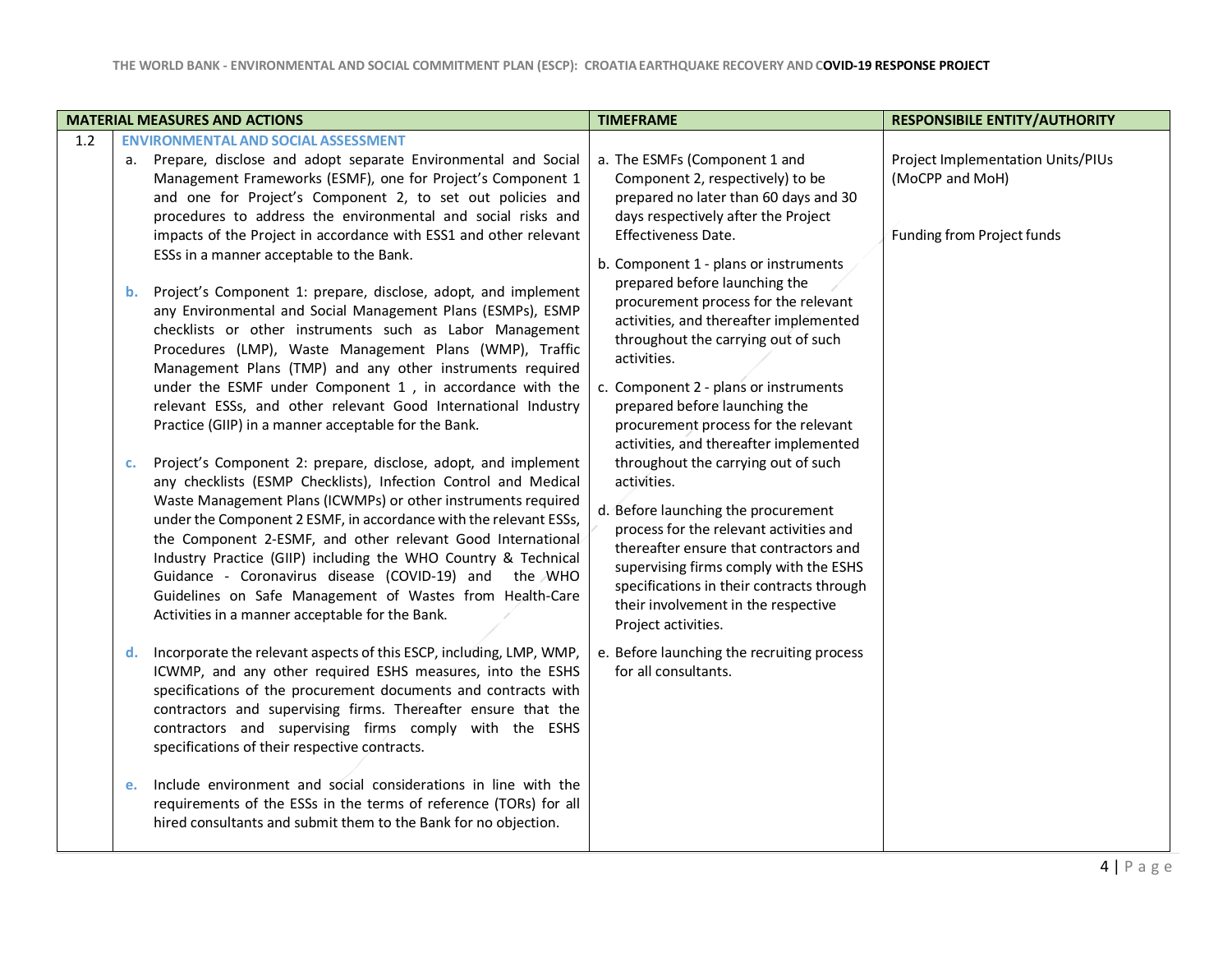|                                            | <b>MATERIAL MEASURES AND ACTIONS</b>                                                                                                                                                                                                                                                                                                                                                                                                                                                                                                                                                                                                                                                                                                                                                                    | <b>TIMEFRAME</b>                                                                                               | <b>RESPONSIBILE ENTITY/AUTHORITY</b> |
|--------------------------------------------|---------------------------------------------------------------------------------------------------------------------------------------------------------------------------------------------------------------------------------------------------------------------------------------------------------------------------------------------------------------------------------------------------------------------------------------------------------------------------------------------------------------------------------------------------------------------------------------------------------------------------------------------------------------------------------------------------------------------------------------------------------------------------------------------------------|----------------------------------------------------------------------------------------------------------------|--------------------------------------|
| 1.3                                        | <b>EXCLUSIONS</b><br>The following types of activities shall not be eligible for finance under<br>the Project:<br>Activities that may cause long term, permanent and/or<br>$\bullet$<br>irreversible (e.g. loss of major natural habitat) adverse impacts<br>Activities that have a high probability of causing serious<br>$\bullet$<br>adverse effects to human health and/or the environment not<br>related to treatment of COVID-19 cases<br>Activities that may have significant adverse social impacts and<br>$\bullet$<br>may give rise to significant social conflict<br>Activities that may affect lands or rights of vulnerable<br>$\bullet$<br>minorities,<br>Activities that may involve permanent resettlement or land<br>$\bullet$<br>acquisition or adverse impacts on cultural heritage, | These exclusions shall be applied as part of<br>the assessment process conducted under<br>action 1.2.a. above. | MoCPP PIU                            |
|                                            | Activities related to public and private buildings classified as<br>cultural heritage.<br>All the other excluded activities set out in the ESMFs of the Project.                                                                                                                                                                                                                                                                                                                                                                                                                                                                                                                                                                                                                                        |                                                                                                                |                                      |
| <b>ESS 2: LABOR AND WORKING CONDITIONS</b> |                                                                                                                                                                                                                                                                                                                                                                                                                                                                                                                                                                                                                                                                                                                                                                                                         |                                                                                                                |                                      |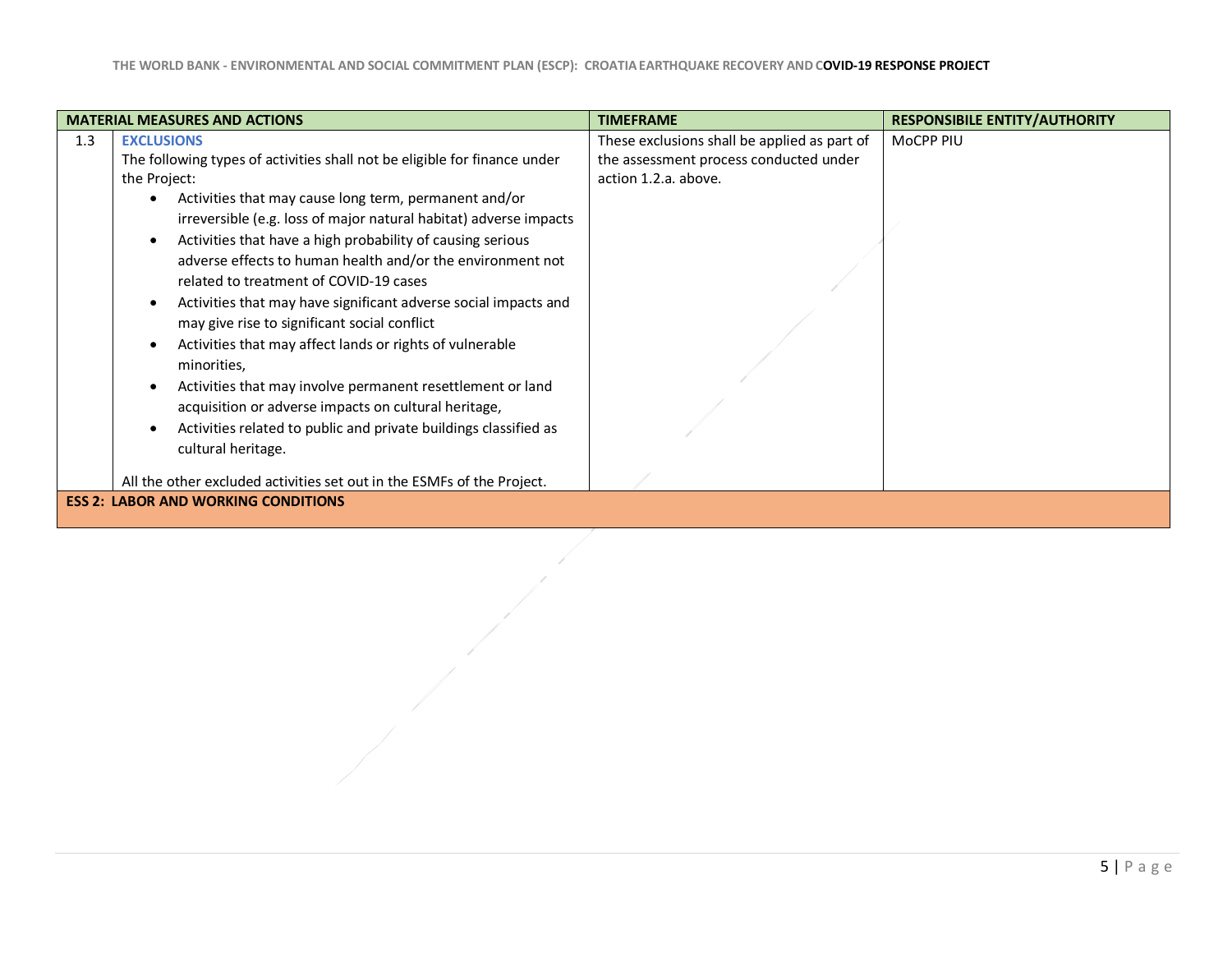|     | <b>MATERIAL MEASURES AND ACTIONS</b>                                      | <b>TIMEFRAME</b>                            | <b>RESPONSIBILE ENTITY/AUTHORITY</b>     |  |
|-----|---------------------------------------------------------------------------|---------------------------------------------|------------------------------------------|--|
| 2.1 | <b>LABOR MANAGEMENT PROCEDURES</b>                                        |                                             |                                          |  |
|     | a. The Project shall be carried out in accordance with the applicable     | The ESMFs (including LMPs) to be prepared   | <b>Project Implementation Units/PIUs</b> |  |
|     | requirements of ESS2, in a manner acceptable to the Bank, including       | no later than 60 days and 30 days after the | (MoCPP and MoH)                          |  |
|     | through, inter alia, implementing adequate occupational health and        | Project effectiveness date for Component 1  |                                          |  |
|     | safety measures (including emergency preparedness and response            | and Component 2 respectively.               |                                          |  |
|     | measures), setting out grievance arrangements for Project workers,        |                                             | Funding from the Project budget          |  |
|     | and incorporating labor requirements into the ESHS specifications of      | Labor Management Procedures will be         |                                          |  |
|     | the procurement documents and contracts with contractors and              | applied throughout Project                  |                                          |  |
|     | supervising firms. Labor Management Procedures (LMP) and sections         | implementation.                             |                                          |  |
|     | on Environment Health and Safety shall be included in the ESMFs.          |                                             |                                          |  |
|     |                                                                           |                                             |                                          |  |
|     | b. For Project's Component 2: The necessary protocols for treating        |                                             |                                          |  |
|     | patients and handling medical waste, disinfectant protocols, regular      |                                             |                                          |  |
|     | testing of healthcare workers, requirements for proper disposal of        |                                             |                                          |  |
|     | sharp objects, along with the environmental health and safety             |                                             |                                          |  |
|     | guidelines for staff and necessary Personal Protective Equipment (PPE),   |                                             |                                          |  |
|     | will be included in the Infection Control and Medical Waste               |                                             |                                          |  |
|     | Management Plan (ICWMP) to be adopted by and then implemented             |                                             |                                          |  |
|     | by health facilities and laboratories participating in the project.       |                                             |                                          |  |
|     |                                                                           |                                             |                                          |  |
| 2.2 | <b>GRIEVANCE MECHANISM FOR PROJECT WORKERS</b>                            |                                             |                                          |  |
|     | Develop, maintain, and operate a grievance mechanism (GM) for             | A GM shall be prepared no later than 60     | <b>Project Implementation Units/PIUs</b> |  |
|     | Project workers as described in the LMP and consistent with national      | days after the Project Effectiveness Date   | (MoCPP and MoH)                          |  |
|     | labor legislation and the ESS2 requirements.                              | for Component 1 and Component 2             |                                          |  |
|     | Ensure contractor(s) of Component 1 and Component 2 develop their         | respectively. and will be used              | Funding from project resources and       |  |
|     | GM for their employees as per Contractor-LMP.                             | throughout Project implementation.          | contractors' budgets                     |  |
|     |                                                                           |                                             |                                          |  |
| 2.3 | <b>OCCUPATIONAL HEALTH AND SAFETY (OHS) MEASURES</b>                      |                                             |                                          |  |
|     | As part of the ESMFs specified in 1.2, develop and implement              | The ESMFs (including OHS) to be prepared    | <b>Project Implementation Units/PIUs</b> |  |
|     | occupational health and safety measures (OHS) for project workers in      | no later than 60 days and 30 days after the | (MoCPP and MoH)                          |  |
|     | accordance with ESS2.                                                     | Project effectiveness date for Component 1  |                                          |  |
|     |                                                                           | and Component 2 respectively.               | Funding from project resources and       |  |
|     |                                                                           |                                             | contractors' budgets                     |  |
|     | <b>ESS 3: RESOURCE EFFICIENCY AND POLLUTION PREVENTION AND MANAGEMENT</b> |                                             |                                          |  |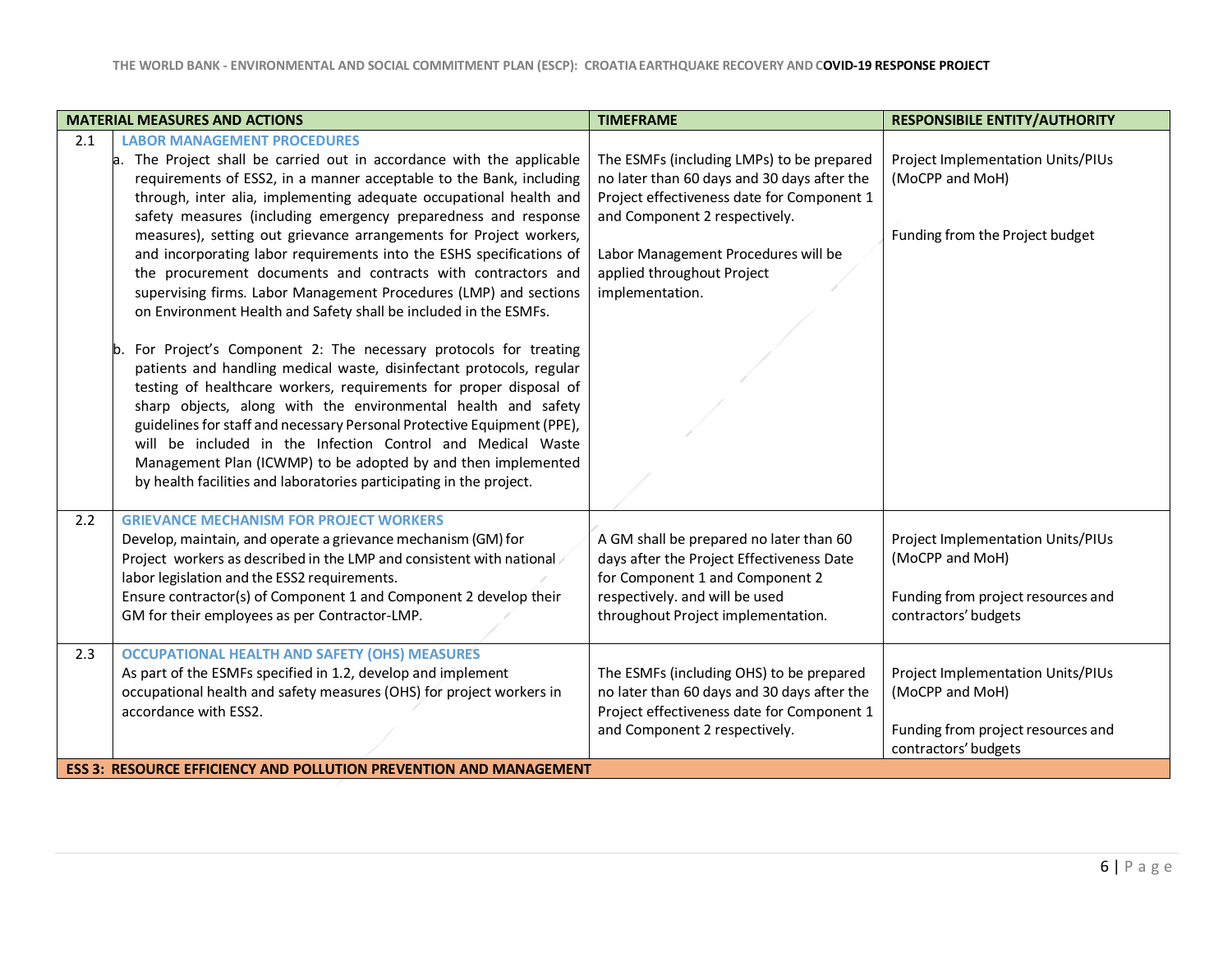|     | <b>MATERIAL MEASURES AND ACTIONS</b>                                                                                                                                                                                                                                                                                                                                                                                                                                                                                                                                                                                                                | <b>TIMEFRAME</b>                                                                                                                                                                                                                                                 | <b>RESPONSIBILE ENTITY/AUTHORITY</b>                                                                               |
|-----|-----------------------------------------------------------------------------------------------------------------------------------------------------------------------------------------------------------------------------------------------------------------------------------------------------------------------------------------------------------------------------------------------------------------------------------------------------------------------------------------------------------------------------------------------------------------------------------------------------------------------------------------------------|------------------------------------------------------------------------------------------------------------------------------------------------------------------------------------------------------------------------------------------------------------------|--------------------------------------------------------------------------------------------------------------------|
| 3.1 | <b>RESOURCE EFFICIENCY AND POLLUTION PREVENTION AND</b><br><b>MANAGEMENT</b><br>Relevant aspects of this standard shall be considered, as needed, under<br>action 1.2 above, including, inter alia, measures to manage health care<br>wastes and other types of hazardous and non-hazardous wastes.                                                                                                                                                                                                                                                                                                                                                 | The ESMFs (including all these aspects) to<br>be prepared no later than 60 days and 30<br>days after the Project effectiveness date<br>for Component 1 and Component 2<br>respectively.                                                                          | Project Implementation Units/PIUs<br>(MoCPP and MoH)<br>Funding from project resources and<br>contractors' budgets |
|     |                                                                                                                                                                                                                                                                                                                                                                                                                                                                                                                                                                                                                                                     | Implemented throughout Project duration.                                                                                                                                                                                                                         |                                                                                                                    |
| 3.2 | <b>MANAGEMENT OF WASTE AND HAZARDOUS MATERIALS</b><br>As part of the Component 1-ESMF specified in 1.2, develop and<br>implement measures and procedures for management of waste and<br>hazardous materials during demolition, dismantling and disposal.<br>Component 2-ESMF specified in 1.2 will include the requirements on the<br>disposal of medical waste in accordance with the Infection Control and<br>Medical Waste Management Plan (ICWMP), which is part of the ESMF,<br>to proper licensed hazardous waste management facilities (if any).                                                                                             | The ESMFs (including management of<br>waste and hazardous materials) to be<br>prepared no later than 60 days and 30 days<br>after the Project effectiveness date for<br>Component 1 and Component 2<br>respectively.<br>Implemented throughout Project duration. | Project Implementation Units/PIUs<br>(MoCPP and MoH)<br>Funding from project resources and<br>contractors' budgets |
|     | <b>ESS 4: COMMUNITY HEALTH AND SAFETY</b>                                                                                                                                                                                                                                                                                                                                                                                                                                                                                                                                                                                                           |                                                                                                                                                                                                                                                                  |                                                                                                                    |
| 4.1 | <b>TRAFFIC AND ROAD SAFETY</b><br>As part of the Component 1-ESMF specified in 1.2 above, develop and<br>implement a road safety management procedure to address potential<br>hazards on communities resulting from construction activities and<br>operationalization of construction equipment. Include actions under the<br>above procedure in the site-specific ESMPs or ESMP checklists.<br>As part of its bid the successful contractors will be required to submit a<br>preliminary traffic management plan as part of their ESMPs. Before<br>work commencement, the traffic management plan will be updated and<br>implemented subsequently. | Procedure developed as part of the<br>Component 1-ESMF no later than 60 days<br>after the Project effectiveness date for<br>Component 1.                                                                                                                         | MoCPP PIU<br>Funding from project resources and<br>contractors' budgets                                            |
| 4.2 | <b>COMMUNITY HEALTH AND SAFETY</b><br>As part of the ESMFs specified in 1.2 above, prepare, adopt, and<br>implement measures to manage specific risks and impacts (such as<br>behavior of project workers, labor influx, sexual exploitation and abuse<br>or harassment, potential for community exposure to communicable<br>diseases) to the community arising from Project activities; include these<br>measures in the ESMPs and other instruments to be prepared in<br>accordance with the ESMF, in a manner acceptable to the Bank.                                                                                                            | The ESMFs (including all these aspects) to<br>be prepared no later than 60 days and 30<br>days after the Project effectiveness date<br>for Component 1 and Component 2<br>respectively.<br>Implemented throughout Project duration.                              | Project Implementation Units/PIUs<br>(MoCPP and MoH)<br>Funding from project resources and<br>contractors' budgets |
|     | ESS 5: LAND ACQUISITION, RESTRICTIONS ON LAND USE AND INVOLUNTARY RESETTLEMENT                                                                                                                                                                                                                                                                                                                                                                                                                                                                                                                                                                      |                                                                                                                                                                                                                                                                  |                                                                                                                    |
|     | Not considered currently relevant.                                                                                                                                                                                                                                                                                                                                                                                                                                                                                                                                                                                                                  |                                                                                                                                                                                                                                                                  |                                                                                                                    |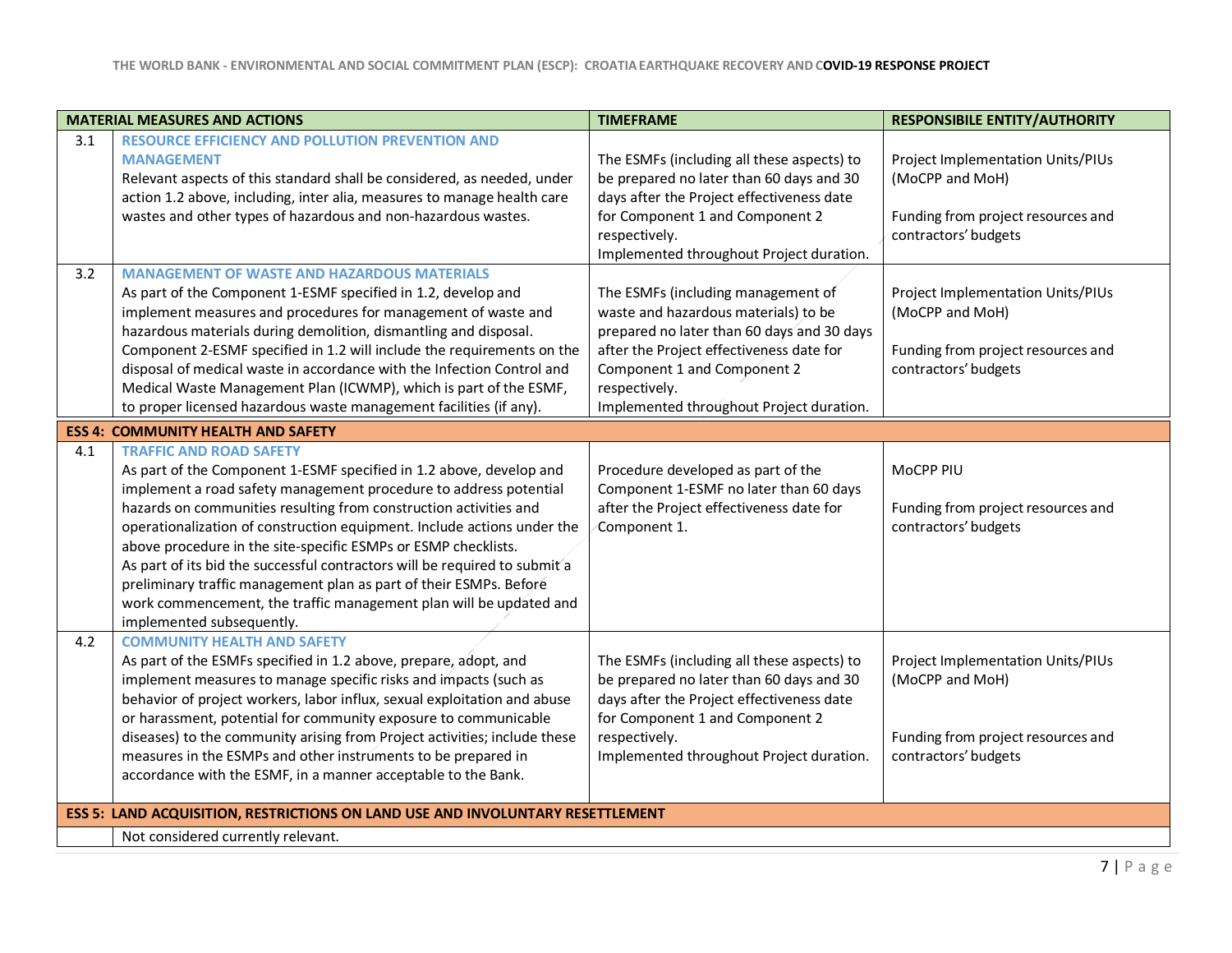|              | <b>ESS 6: BIODIVERSITY CONSERVATION AND SUSTAINABLE MANAGEMENT OF LIVING NATURAL RESOURCES</b>                                                                                                                                                                                |                                                                                                                                                                                                                                            |                                                                                                                    |  |
|--------------|-------------------------------------------------------------------------------------------------------------------------------------------------------------------------------------------------------------------------------------------------------------------------------|--------------------------------------------------------------------------------------------------------------------------------------------------------------------------------------------------------------------------------------------|--------------------------------------------------------------------------------------------------------------------|--|
|              | As part of the ESMF, develop and implement nature and biodiversity<br>protection in accordance with the national legislation and ESS6.                                                                                                                                        | The ESMFs (including all these aspects) to<br>be prepared no later than 60 days and 30<br>days after the Project effectiveness date for<br>Component 1 and Component 2<br>respectively.<br>Implemented throughout Project duration.        | Project Implementation Units/PIUs<br>(MoCPP and MoH)<br>Funding from project resources and<br>contractors' budgets |  |
|              | ESS 7: INDIGENOUS PEOPLES/SUB-SAHARAN AFRICAN HISTORICALLY UNDERSERVED TRADITIONAL LOCAL COMMUNITIES                                                                                                                                                                          |                                                                                                                                                                                                                                            |                                                                                                                    |  |
|              | Not relevant.                                                                                                                                                                                                                                                                 |                                                                                                                                                                                                                                            |                                                                                                                    |  |
|              | <b>ESS 8: CULTURAL HERITAGE</b>                                                                                                                                                                                                                                               |                                                                                                                                                                                                                                            |                                                                                                                    |  |
| 8.1          | <b>CHANCE FINDS</b><br>The chance finds procedures will be part of the Component 1-ESMF and<br>will be applicable to all contracts involving any works under the project.                                                                                                     | The ESMF (including all these aspects) to<br>be prepared no later than 60 after the<br>Project effectiveness date for Component 1<br>Implemented throughout Project duration.                                                              | MoCPP - PIU<br>Funding from project resources and<br>contractors' budgets                                          |  |
|              | <b>ESS 10: STAKEHOLDER ENGAGEMENT AND INFORMATION DISCLOSURE</b>                                                                                                                                                                                                              |                                                                                                                                                                                                                                            |                                                                                                                    |  |
| 10.1<br>10.2 | <b>STAKEHOLDER ENGAGEMENT PLAN</b><br>Prepare, disclose, adopt, and implement a Stakeholder Engagement<br>Plan (SEP) consistent with ESS10, in a manner acceptable to the Bank<br>(one SEP document covering both Component 1 and Component 2).<br><b>GRIEVANCE MECHANISM</b> | An initial SEP was already prepared and<br>disclosed and shall be updated and<br>disclosed no later than 30 days after the<br>Project Effectiveness Date.<br>The SEP shall be implemented throughout<br>the Project implementation period. | Project Implementation Units/PIUs<br>(MoCPP and MoH)<br>Funding from Project budget                                |  |
|              | Accessible grievance mechanism (GM) and grievance arrangements<br>shall be made publicly available to receive and facilitate resolution of<br>concerns and grievances in relation to the Project, consistent with<br>ESS10, in a manner acceptable to the Bank.               | A GM for Component 1 and Component 2<br>respectively shall be prepared and<br>operationalized no later than 30 days after<br>the Project Effectiveness Date and will be<br>used throughout Project implementation.                         | Project Implementation Units/PIUs<br>(MoCPP and MoH)<br>Funding from the Project budget                            |  |
|              | <b>CAPACITY SUPPORT (TRAINING)</b>                                                                                                                                                                                                                                            |                                                                                                                                                                                                                                            |                                                                                                                    |  |